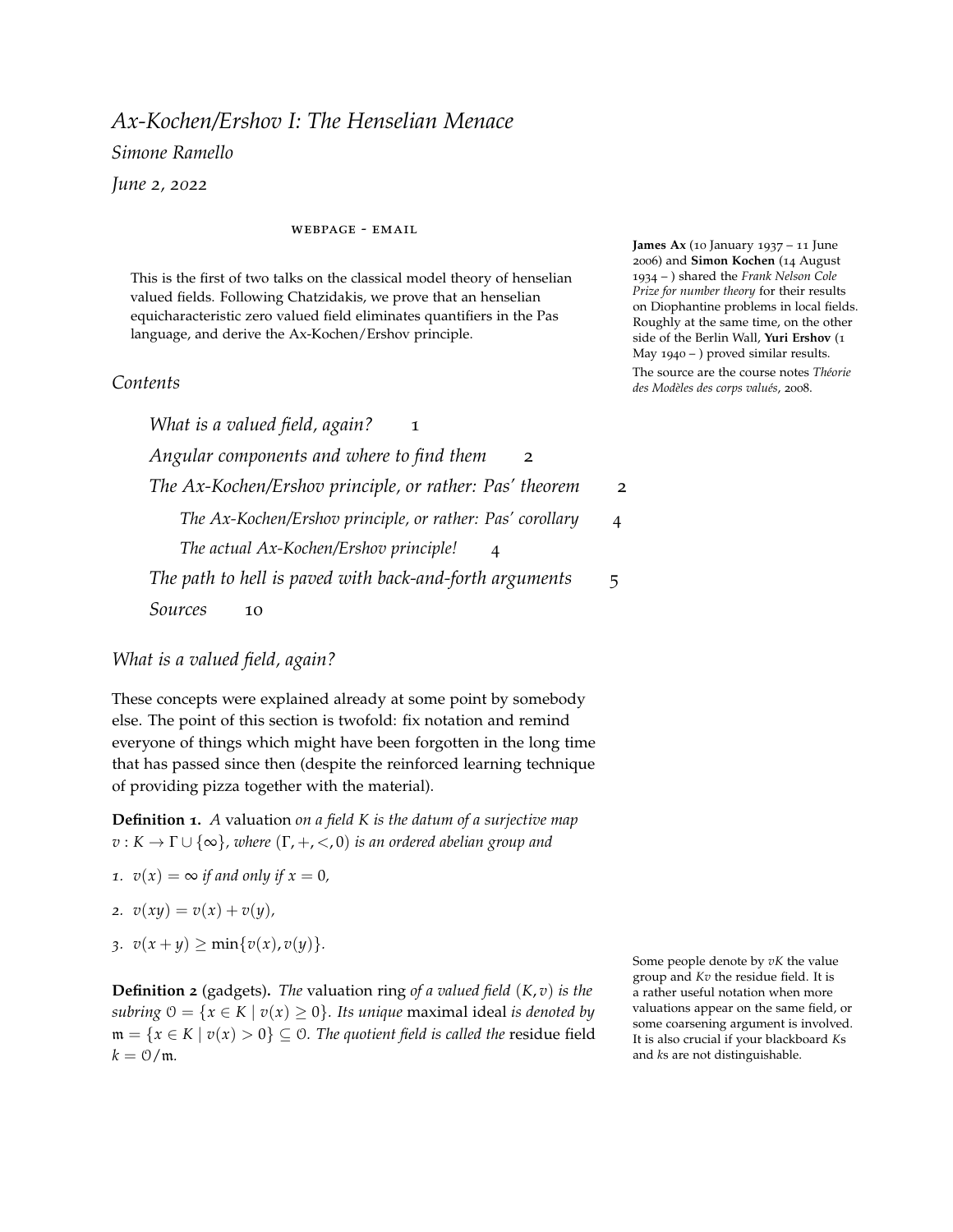We denote by  $\pi$  :  $\theta \rightarrow k$  the quotient map (also called the *residue map*). It is sometimes possible to extend  $\pi$  "coherently" to the whole of *K* at the cost of some assumptions on *K* (if you are quietly whispering to yourself "this must be a saturation thing", you're right) and of losing "control" on what happens on m. We'll discuss this later on.

**Example 3** (your friendly neighbourhood valued field)**.** *The p-adics*  $(Q_p, v_p)$  *have* **Z** *as value group and*  $\mathbb{F}_p$  *as residue field.* 

If there is any risk of confusion, we place subscripts on the gadgets:  $\mathcal{O}_K$ ,  $\mathfrak{m}_K$ ,  $k_K$ ,  $\Gamma_K$ , and so on.

**Remark** 4. Let  $\mathcal{L}_r = \{+, -, \cdot, 0, 1\}$  be the language of rings. Then *one might enlarge* L*<sup>r</sup> to a language for valued fields in various ways, e.g.*  $\mathcal{L}_v = \mathcal{L}_r \cup \{0\}$  *or*  $\mathcal{L}_d = \mathcal{L}_r \cup \{\ | \}.$ 

## <span id="page-1-0"></span>*Angular components and where to find them*

**Definition 5.** An angular component *is a map*  $ac: K \rightarrow k$  *such that* 

- *1.*  $ac(0) = 0$ *,*
- 2.  $\operatorname{ac}|_{K^{\times}} : K^{\times} \to k^{\times}$  *is a multiplicative group morphism,*
- *3.*  $ac(x) = \pi(x)$  for any  $x \in \mathbb{O}^\times$ , in other words ac extends the residue *map on the units.*

Angular components arise from sections of the value group: if *s* :  $\Gamma \rightarrow K$  is a section of the valuation, then  $\text{ac}(x) := \pi(x/s(x))$  is an angular component map. These sections in turn exist under some assumptions on the ambient structure. In most "natural" examples, one can write down these sections explicitly, and thus obtain explicit angular components; in general, it is a matter of saturation.

**Lemma 6.** *Every valued field has an elementary extension which admits a section of the valuation.*

*Sketch.* Starting with a pure subgroup  $\Delta \leq \Gamma$ , together with a partial section  $\Delta \rightarrow K$ , one might always find an elementary extension where this partial section extends. The result follows from iteration.  $\Box$ 

## <span id="page-1-1"></span>*The Ax-Kochen/Ershov principle, or rather: Pas' theorem*

**Definition 7.** We denote by  $\mathcal{L}_{\text{Pas}}$  the three-sorted language made up by:

- *i*. *the language of rings*  $\mathcal{L}_r = \{+,-, \cdot, 0,1\}$  *on the sorts* **K** *and* **k***,*
- *2. the language of ordered abelian groups*  $\mathcal{L}_g = \{+, -, <, 0, \infty\}$ ,
- *3. a symbol for a map*  $v : K \to \Gamma$  *and a symbol for a map*  $ac : K \to k$ *.*

In the case  $K = k((t))$  there is an obvious choice of ac, namely

$$
\mathrm{ac}(\sum_{n\geq N}a_nt^n)=a_N.
$$

One might check that if  $N = 0$ , i.e.  $\sum_{n\geq N} a_n t^n \in \mathcal{O}^\times$ , then this is exactly the residue map. One might build a similar map on  $\mathbb{Q}_p$  by  $\text{ac}(p) := 1$ .

The name "angular component" is a bit misleading. In fact, if we think of elements of  $k((t))$  as generalized Taylor series, the ac map does not return the *coefficient angulaire* of the function, i.e. the first derivative; it returns, instead, the *leading coefficient* of the series.

(to the tune of 'Let it be') *When I find myself in times of trouble Valued fields come to me Complete first-order theories A-K-E*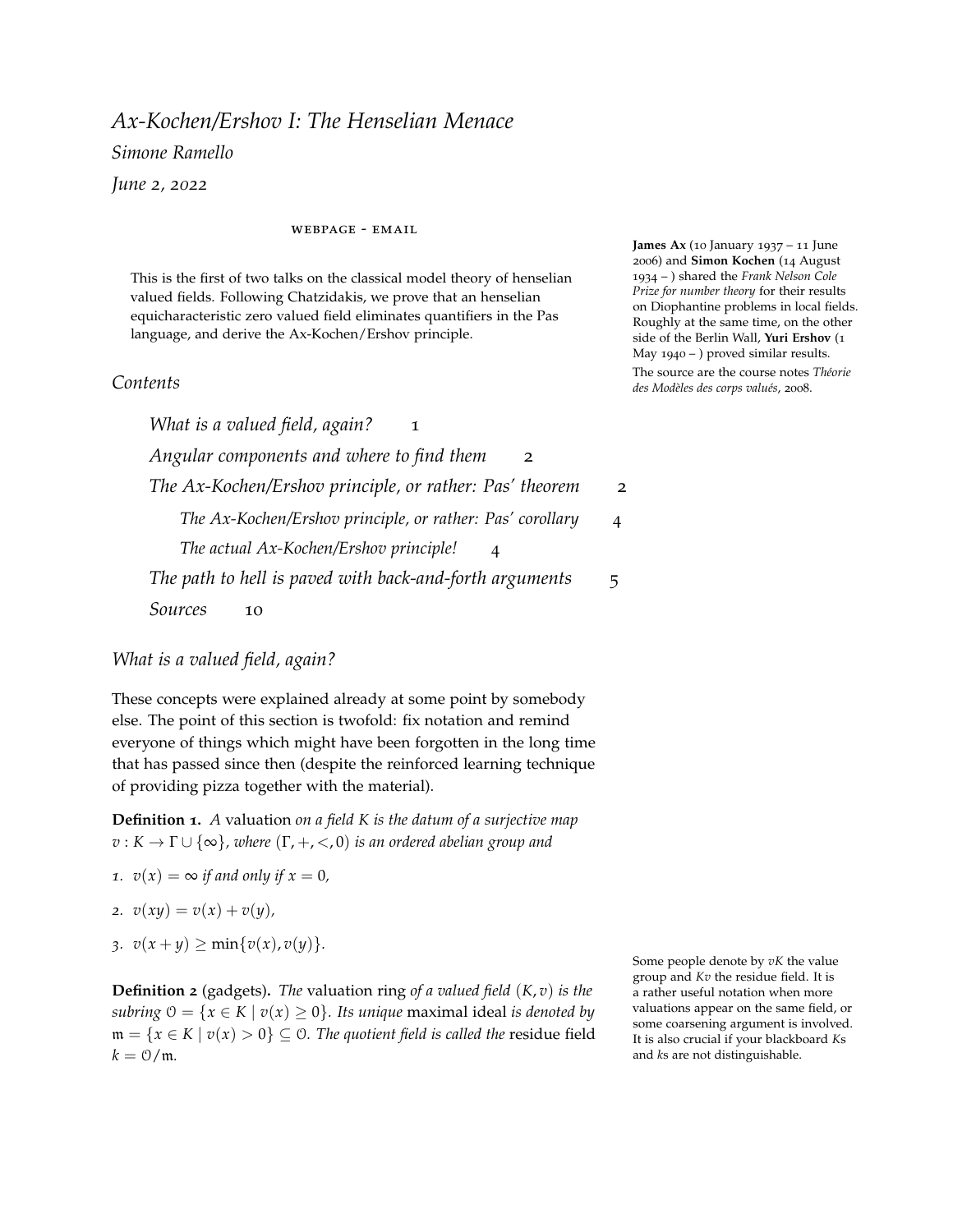**Definition 8.** Let  $T_0$  be the  $\mathcal{L}_{\text{Pas}}$ -theory that prescribes, of models  $(K, k, \Gamma \cup$ {∞}; *v*, ac)*:*

- *<i>1*. *K is a field*, Γ *is a ordered abelian group and*  $v : K → Γ ∪ {∞}$ *is a valuation,*
- *2.* (*K*, *v*) *is henselian,*
- *3. the map*  $\pi$  :  $\theta \rightarrow k$  *defined by*  $\pi(x) = \text{ac}(x)$  *if*  $v(x) = 0$ *, and*  $\pi(x) = 0$ *otherwise, is a surjective ring morphism with kernel* m*,*
- *4. k is a field of characteristic* 0*.*

*Under these hypotheses we have that*  $\mathcal{O}/\mathfrak{m} \cong k$ , and we identify them. *Moreover, given some fixed field k and ordered abelian group* Γ*, let T be the theory obtained from*  $T_0$  *by adjoining the full*  $\mathcal{L}_r$ *-theory of k and the full* L*g-theory of* Γ*.*

The idea is that this theory should capture the whole model theoretical information that contained in a henselian valued field of equicharacteristic zero; in other words, as an  $\mathcal{L}_{\text{Pas}}$ -structure  $(K, v)$ is little more than the sum of  $k_K$  and  $\Gamma_K$ . This will follow from completeness, which we obtain for free from a relative quantifier elimination result.

**Theorem 9** (Pas)**.** *T eliminates the* **K***-quantifier.*

This partial form of quantifier elimination will follow from a back-and-forth lemma:

**Lemma 10.** *Suppose* Σ *is a set of* L*-formulae closed under Boolean combinations. Let T be a theory and*  $\kappa > |\mathcal{L}|$ *. Then the following is sufficient to obtain quantifier elimination down to formulae in* Σ*: given two κ-saturated models M*, *N of T and an isomorphism between substructures*  $f: A \subseteq M \rightarrow B \subseteq N$  *with*  $|A| < \kappa$  *that preserves*  $\Sigma$ -formulae, for any  $a \in M$  *there is an isomorphism*  $g \supseteq f$  *between substructures of M and N that preserves* Σ*-formulae and whose domain contains a.*

We then set-up a back-and-forth of this form: start with two  $\mathcal{L}_{\text{Pas}}$ -structures  $(K, \Gamma_K, k_K)$ ,  $(L, \Gamma_L, k_L)$  *T* which are  $\aleph_1$ -saturated. Let Σ be the set of formulae which only contain quantifiers over **Γ** and **k**. Choose (*A*, Γ*A*, *kA*) and (*B*, Γ*B*, *kB*) countable substructures respectively of *M* and *N*. Given an isomorphism  $f : A \rightarrow B$  that preserves Σ-formulae, and *a* ∈ *M* \ *A*, we wish to extend *f* to a isomorphism of substructures whose domain contains *a*. To do so, we extend *f* to some  $(C, \Gamma_C, k_C) \preceq (K, \Gamma_K, k_K)$ , countable, with  $a \in C$ ; the procedure requires interweaving several steps ("dovetailing"):

1. extend  $k_A$  to  $k_C$ , obtaining  $(A, \Gamma_A, k_C)$ ,

One might say, *Oh, come on, only a relative result?*. As underwhelming as it is, one cannot really hope for more; if *k*<sub>*K*</sub> and Γ<sub>*K*</sub> are *bad*, then  $(K, v)$  ought to be *atleast* as bad: both these structures are interpretable in (*K*, *v*). Thus, all results around the model theory of (*K*, *v*) will have to be *relative* to the properties of  $k_K$  and  $\Gamma_K$ . If your residue field is e.g. **Q**, you can't really expect the valued field to be a decent, polite valued field.

Note that the isomorphism  $f : A \rightarrow B$ is an isomorphism of substructures, hence it is really threefold: there is an isomorphism  $f : A \longrightarrow B$ of valued fields, an isomorphism  $f_r$  :  $k_A \stackrel{\sim}{\longrightarrow} k_B$  of fields, and an isomorphism  $f_v$  :  $\Gamma_A \stackrel{\sim}{\longrightarrow} \Gamma_B$ . The latter two can really be recovered from the first one, by composing with the relevant maps.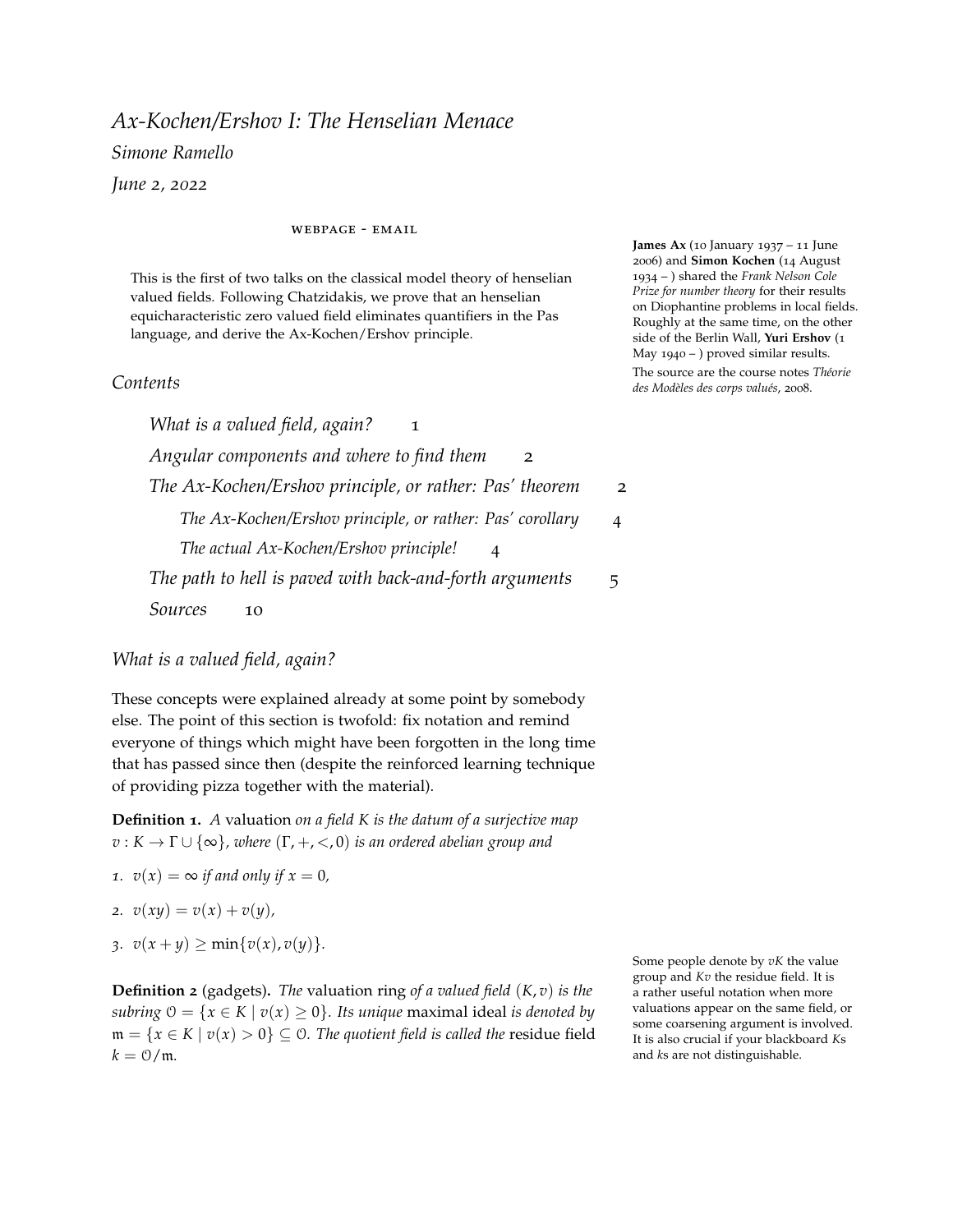- 2. extend  $\Gamma_A$  to  $\Gamma_C$ , obtaining  $(A, \Gamma_C, k_C)$ ,
- 3. replacing *A* with *A h* ,
- 4. extending *A* to make *π* surjective on *kC*,
- 5. extending *A* to make *v* surjective on Γ*C*,
- 6. extending  $(A, \Gamma_C, k_C)$  to the immediate extension  $(C, \Gamma_C, k_C)$ .

This will be done in [one of the next sections.](#page-4-0) But before that, let us see an application.

#### <span id="page-3-0"></span>*The Ax-Kochen/Ershov principle, or rather: Pas' corollary*

**Corollary 11.** *Given* (*K*, *v*) *and* (*L*, *w*) *henselian valued fields of equicharacteristic* 0*. Then,*

$$
(K,v) \equiv (L,w) \iff [k_K \equiv_{\mathcal{L}_r} k_L \wedge \Gamma_K \equiv_{\mathcal{L}_g} \Gamma_L].
$$

*Proof.* Note that we can always move to elementary extensions of  $(K, v)$  and  $(L, w)$  enriched with ac-maps, hence for the right to left direction it is enough to show that the theory *T* is complete. To do so, it is enough to notice that two of its models, say (*K*, Γ*K*, *kK*) and (*L*, Γ*L*, *kL*), both share a substructure, namely (**Q**, {0}, **Q**). Since *T* eliminates the **K**-quantifier, and  $\Gamma_K \equiv \Gamma_L$  and  $k_K \equiv k_L$ , this implies that  $(K, \Gamma_K, k_K) \equiv (L, \Gamma_L, k_L)$ .

The left to right direction requires less machinery: both the residue field and the value group are uniformly interpretable in (*K*, *v*) and (*L*, *w*) (with whatever valued fields language you choose), and hence they are elementarily equivalent if the ambient structures are.  $\Box$ 

#### <span id="page-3-1"></span>*The actual Ax-Kochen/Ershov principle!*

For a family of *L*-structures  $(M_q)_{q \in \mathbb{P}}$ , consider a non-principal ultrafilter  $\mu$  on the set of primes  $\mathbb{P}$ . Let  $\prod_{q \in \mathbb{P}} M_q / \mu$  be the ultraproduct with respect to *µ*.

**Corollary 12.**  $\prod_{q \in \mathbb{P}} \mathbb{Q}_q / \mu \equiv \prod_{q \in \mathbb{P}} \mathbb{F}_q((t))/\mu$ .

*Proof.* The two are henselian equicharacteristic 0 valued fields with the same residue field (the ultraproduct  $\prod_{q \in \mathbb{P}} \mathbb{F}_q / \mu$ ) and the same value group  $(\mathbb{Z})$ .  $\Box$ 

Before going on to the (rather tiresome) proof, let me mention one more result that might motivate all of this work. As a direct application of these results,

**Corollary 13.** *Consider finitely many polynomials*  $f_1, \ldots, f_\ell \in \mathbb{Z}[t]$ *. For all but finitely many primes q, every solution of*  $f_1(t) = \cdots = f_\ell(t) = 0$  *in*  $\mathbb{F}_p$ *gives rise to a solution in* **Z***p.*

The  $\equiv$  on the LHS is left purposefully generic. This is true for any language of valued fields, even without an angular component: this can be eliminated upon moving to a saturated extension, and is hence not taking any part in determining the theory of the structure.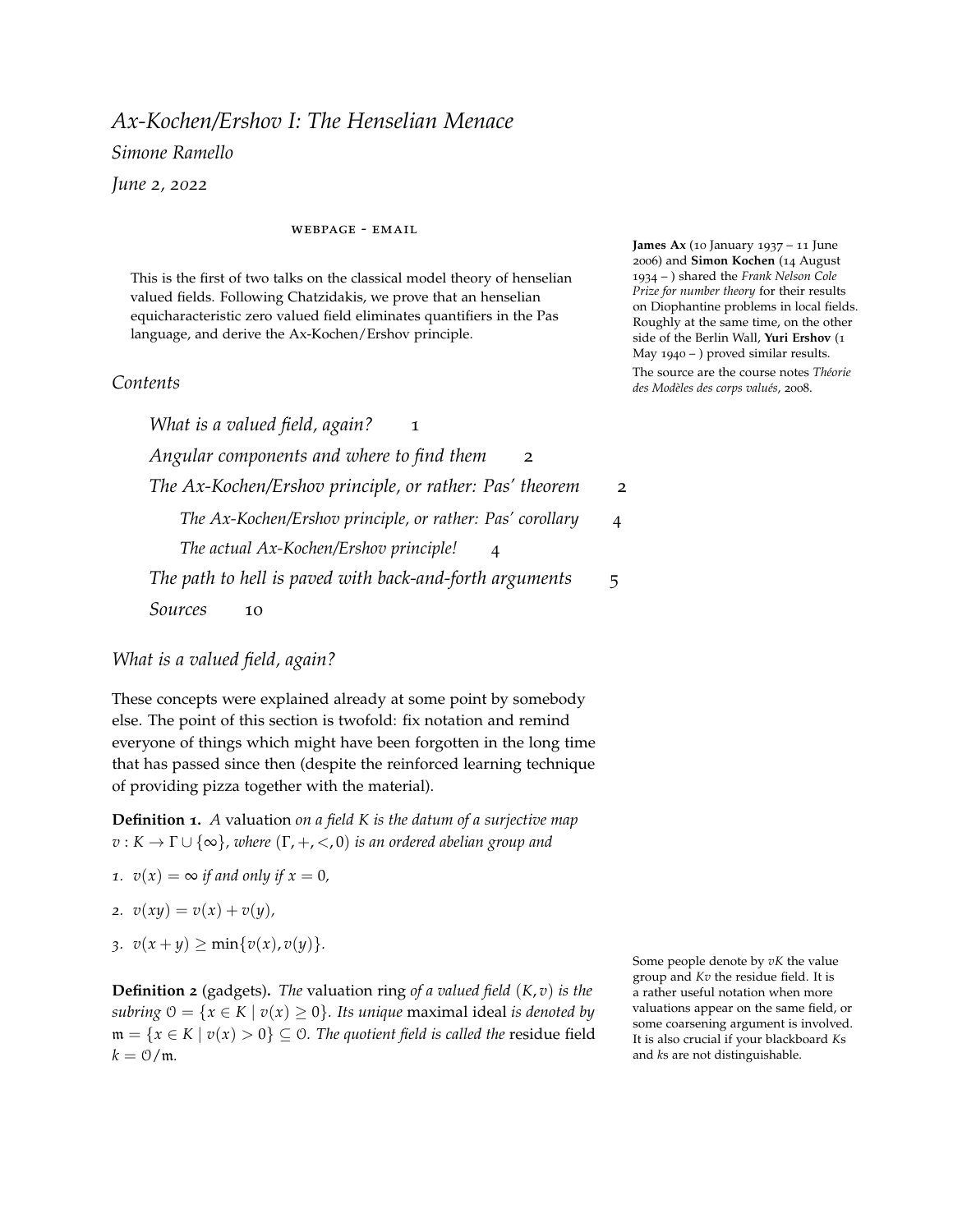## <span id="page-4-0"></span>*The path to hell is paved with back-and-forth arguments*

We finally come to the proof. As stated before, we start with two  $\mathcal{L}_{\text{Pas}}$ -structures  $(K, \Gamma_K, k_K)$ ,  $(L, \Gamma_L, k_L)$  *T* which are  $\aleph_1$ -saturated. We take  $\Sigma$  to be the set of formulae which only contain quantifiers over **Γ** and **k**. We'd like to write down a recipe that, given the following ingredients:

- 1.  $(A, \Gamma_A, k_A)$  and  $(B, \Gamma_B, k_B)$  countable substructures, respectively of *M* and *N*,
- 2. an isomorphism  $f : A \rightarrow B$  that preserves Σ-formulae,

$$
3. \ \ a \in M \setminus A,
$$

produces a new isomorphism of substructures  $g \supseteq f$  that still preserves Σ-formulae and whose domain contains *a*. More precisely, given  $(C, \Gamma_C, k_C) \preceq (K, \Gamma_K, k_K)$  which is countable and contains *a* we wish to extend *f* to *C*.

**Step 0** (the one that everyone forgets). The language we have chosen for the **Γ** sort forces  $\Gamma_A \leq \Gamma_K$ . However, the language we have chosen for **K** and **k** allows the possibility that *A* and  $k_A$  are only rings – we didn't include the inverse map! This is not really a problem: there is a canonical way to extend  $A$  and  $k_A$  to a field – namely, moving to the field of fractions. The valuation extends in a canonical way as well:  $v(a/b) = v(a) - v(b)$  for any  $a, b \neq 0$  from *K*; further,  $ac(a/b) = ac(a)/ac(b)$ . The isomorphism *f* extends uniquely to an isomorphism of the fraction fields (again,  $f(a/b) = f(a)/f(b)$ for  $a, b \neq 0$ ).

It is then safe to assume that both *A* and  $k_A$  are fields. By saying "extending  $k_A$  to  $k_C$ ," what

**Step 1**: extending  $k_A$  to  $k_C$ .

Since  $k_C$  is countable, let  $(c_i)_{i<\omega}$  be an enumeration of it. Before writing down the details, who might obscure the content, let me explain the idea: a "new" element – say,  $c_0$  – that has to be added to  $k_A$  must be mapped to an element  $b_0 \in k_L$  that has the same relationship to  $k_B$  as  $c_0$  has to  $k_A$ . This is encoded in the  $\mathcal{L}_r(k_A)$ -type of  $c_0$ , which can be readily translated into an  $\mathcal{L}_r(k)$ -type by letting  $f_r$  – which is an isomorphism, so "preserves information" in the strongest sense possible – act on the parameters. Formally, consider the type  $p(x) = \text{tp}_{\mathbf{k}}(c_0/k_A)$ . Consider the type  $q(y)$  given by the following procedure: if  $\varphi(x,\bar{c}) \in p(x)$ , where  $\bar{c}$  is a tuple from  $k_A$ , then  $\varphi(y, f_r(\bar{c})) \in q(y)$ .

new isomorphism is expected to respect Σ-formulae.

I really mean is: prescribe a unique recipe to extend the given map *f* to the structure  $(A, \Gamma_A, k_C)$ , so that we may assume that  $k_A = k_C$ . This wording will appear again in the next steps, always with this meaning. In fact, the whole proof rests on the "assumption" – read, Steps 1-5 – that one can only work with immediate extensions.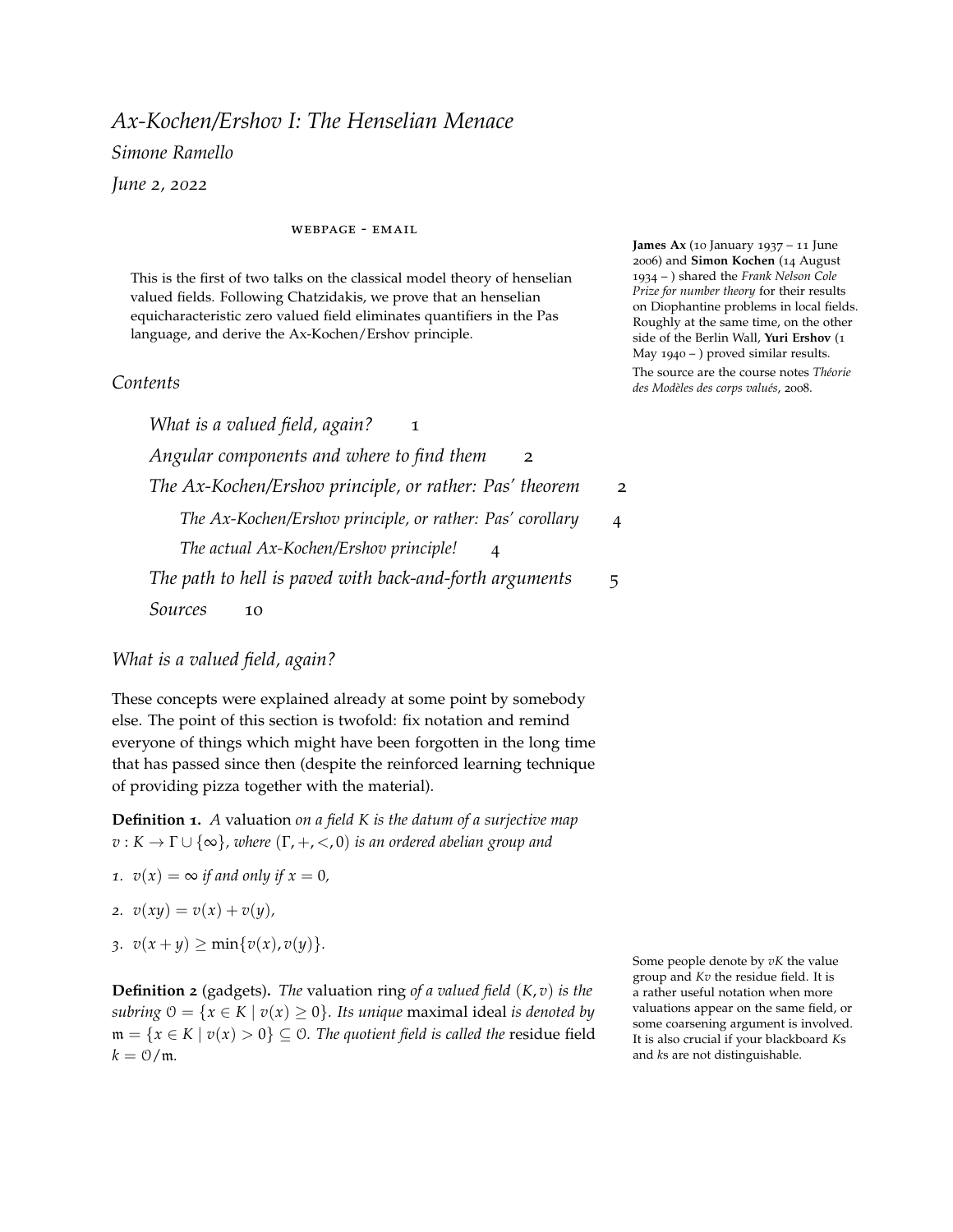

Since *L* is  $\aleph_1$ -saturated, we can realize  $q(y)$ : let  $b_0$  *q*(*y*). Then the map  $c_0 \mapsto b_0$  extends to an isomorphism  $f'_r : k_A(c_0) \to k_B(b_0)$ .

We can thus extend  $f$  to the isomorphism of  $\mathcal{L}_{\text{Pas}}$ -structures

$$
(f, f_v, f'_r): (k_A, \Gamma_A, k_A(c_0)) \xrightarrow{\sim} (k_B, \Gamma_B, k_B(b_0)).
$$

We need to check that the new isomorphism preserves Σ-formulae. However, a moment of unpleasant yet straightforward syntactic reflection will bring us to the conclusion that, to preserve Σ-formulae, one really only needs to preserve formulae of the form

$$
\psi_0(x_0) \wedge \psi_1(v(t_1(x)), y_1) \wedge \psi_2(\text{ac}(t_2(x)), y_2)
$$

where  $\psi_0(x_0)$  is a *quantifier-free*  $\mathcal{L}_r$ -formula with  $x_0$  of sort **K**,  $\psi_1(x_1, y_1)$ is an  $\mathcal{L}_{g}$ -formula and  $\psi_2(x_2, y_2)$  is an  $\mathcal{L}_{r}$ -formula, with  $x_2, y_2$  of sort **k**, and further  $t_1$  and  $t_2$  are tuples of terms obtained from the field operations. After this shortcut, it is relatively immediate to notice that As the **K**-sort of *A* didn't change, we the new isomorphism preserves these formulae (essentially because of the compatibility with ac and *v*).

We repeat the procedure we have just described countably many times, thus exhausting  $(c_i)_{i \leq \omega}$ . We can hence assume that *f* is an isomorphism defined on the substructure structure  $(A, \Gamma_A, k_C)$ .

**Step 2**: extending  $\Gamma_A$  to  $\Gamma_C$ .

This procedure mirrors the procedure in Step 1: we take a new element in Γ*C*, take its type over Γ*A*, realize it on the other side of the river by virtue of the isomorphism *f<sup>v</sup>* and map one new element to the other. The new isomorphism will then again preserve Σ-formulae. Note that this procedure didn't touch the **k**-sort, hence we can repeat it countably many times without breaking what we did in Step 1. From now on, we can assume that *f* is defined on  $(A, \Gamma_C, k_C)$ .

*Interlude*: in the next steps, we shall seek to extend *f* on the **K**-sort,

Note that  $p(x)$  records whether  $c_0$ was algebraic or transcendental over *kA*, and hence the same will hold for  $b_0$  over  $k_B$ . The construction of the new isomorphism is then a purely field-theoretic question.

don't need to check what happens to *v* and ac, as the compatibility will be automatically satisfied.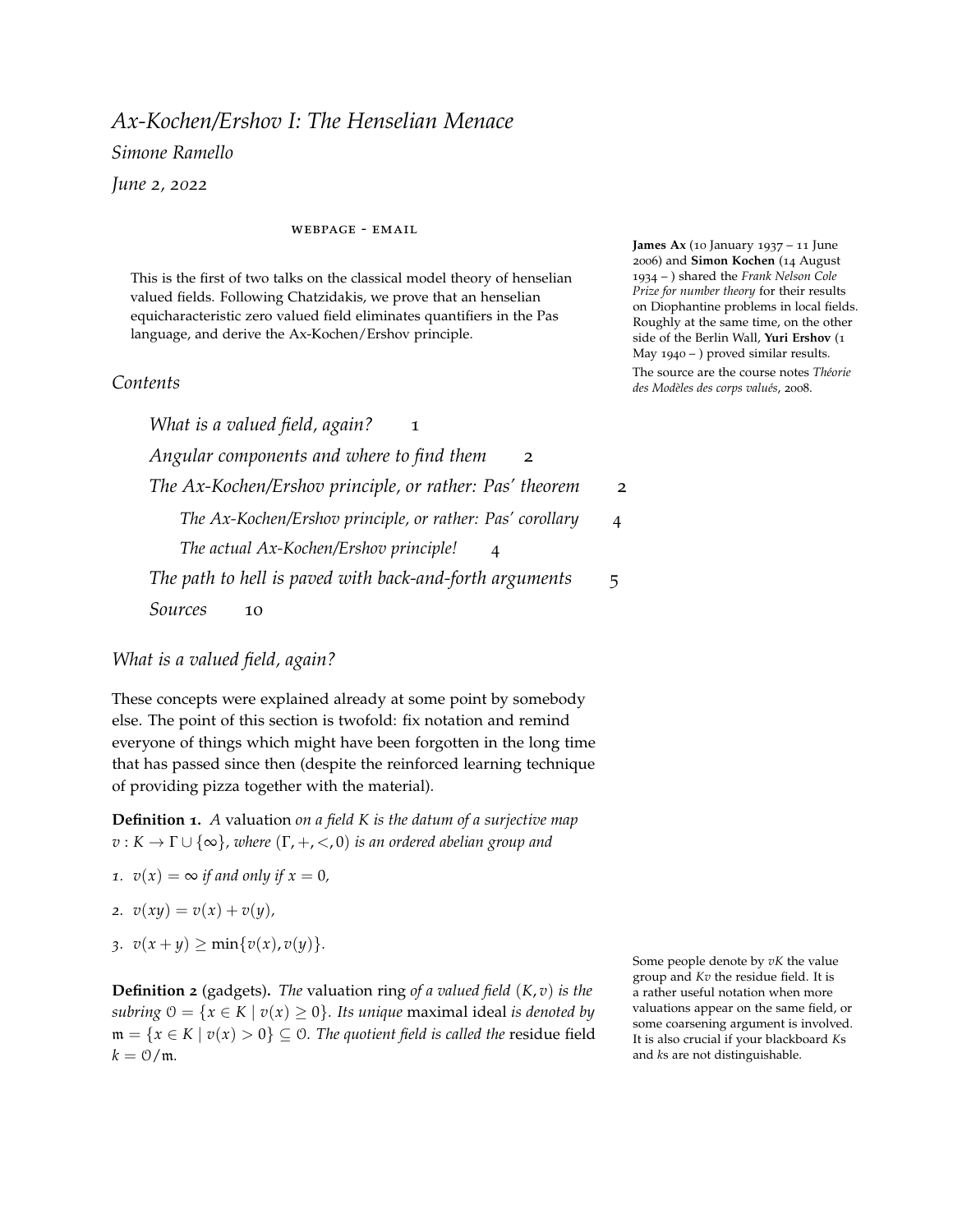while still preserving  $\Sigma$ -formulae. Note that, by the annoying syntactic meditation we performed a couple of paragraphs above, this is unnecessary: if we extend  $f$  to  $f'$ , defined on some  $A'$ , then surely  $f'$ will preserve  $\psi_0$  (as it is quantifier-free),  $f'_v$  will preserve  $\psi_1$  (since for any  $a \in A'$  we have  $v(t_1(a)) \in v(A) = \Gamma_C$  and  $f'_r$  will preserve  $\psi_2$ (since for any  $a \in A'$  we have  $\operatorname{ac}(t_2(a)) \in k_A = k_C$ ). By virtue of Steps 1 and 2, we then only need to check that  $f'$  is a  $\mathcal{L}_{\text{Pas}}$ -isomorphism.

**Step 3**: extending A to  $A^h$ .

Note that *C* (as a valued field) is henselian, since henselianity is a first-order property. In particular, then, by the universal property of henselizations *C* will contain a copy (over *A*) of *A h* . Let's call it *A h* . One can then argue that  $A^h = C \cap A^{alg}$ , and similarly  $B^h = L \cap B^{alg}$ . In particular, *f* extends to  $f'$  :  $A^h \stackrel{\sim}{\longrightarrow} B^h$ . We need to check that is a  $\mathcal{L}_{\mathrm{Pas}}$ -isomorphism: as  $A^h$  is an immediate extension (i.e., it has the same residue field and value group), given  $a \in A^h \setminus A$ , there is  $a' \in A$ such that  $v(a - a') > v(a) = v(a')$ , in particular then  $a = a'(1 + u)$ with  $v(u) > 0$ , so  $\text{ac}(a) = \text{ac}(a')$ . Hence  $v^h(f(a) - f(a')) > v^h(f(a))$ , and  $ac(f(a)) = ac(f(a')) = f(ac(a)).$ 

The new map  $(f', f_v, f_r)$  defined on  $(A<sup>h</sup>, \Gamma_C, k_C)$  is a isomorphism of  $\mathcal{L}_{\text{Pas}}$ -structures, and thus we may assume that  $A = A^h$  (i.e., A is henselian).

*Interlude:* at this point, it is worth noting that it is entirely possible that  $v(A^{\times}) \subsetneq \Gamma_A$  and  $\operatorname{ac}(A) \subsetneq k_A$ . In other words, the residue field of *A* might be strictly smaller than *kA*, and its value group might be strictly smaller than Γ*A*. We then have to extend *f* to something with residue field  $k_A$  or, from the opposite point of view, "lift" the full *k<sup>A</sup>* to an extension of *A*. This step will take the difficulty of the argument up a notch.

**Step** 4: extend *f* to a subfield *D*  $\subseteq$  *C* such that  $\pi(\mathcal{O}_D) = k_D$ .

Denote by  $k_A^-$  the residue field of *A*, with valuation ring  $\mathcal{O}_A$ . Similarly, denote by  $k_B^-$  the residue field of *B*, with valuation ring  $\mathcal{O}_B$ . Take  $\alpha_0 \in k_C \setminus k_C^-$ . We have two possibilities: either  $\alpha_0$  is algebraic over  $k_A^-$ , or it is trascendental.

*Step 4.a*:  $\alpha_0$  is algebraic over  $k_A^-$ . Let  $P(t) \in \mathcal{O}_A[t]$  be such that  $\bar{P}(t)$  is the minimal polynomial of  $\alpha_0$  over  $k_A^-$ , and *P* and  $\bar{P}$  have the same degree. Then  $P(t)$  is also irreducible and, since  $k_K$  has characteristic zero,  $\alpha_0$  is a simple zero of  $\overline{P}$  and hence it lifts to  $a \in \mathcal{O}_C$ by henselianity. In particular,  $P(a) = 0$  and  $\pi(a) = \alpha_0$ .

Let  $P^f(t)$  be the polynomial obtained by letting  $f$  act on the coefficients of *P*. As *f* is an isomorphism,  $\bar{P}^{f_r}(t)$  is irreducible over  $k_B^-$  and has  $f_r(\alpha_0)$  as a simple root. By henselianity once again, there is  $b \in L$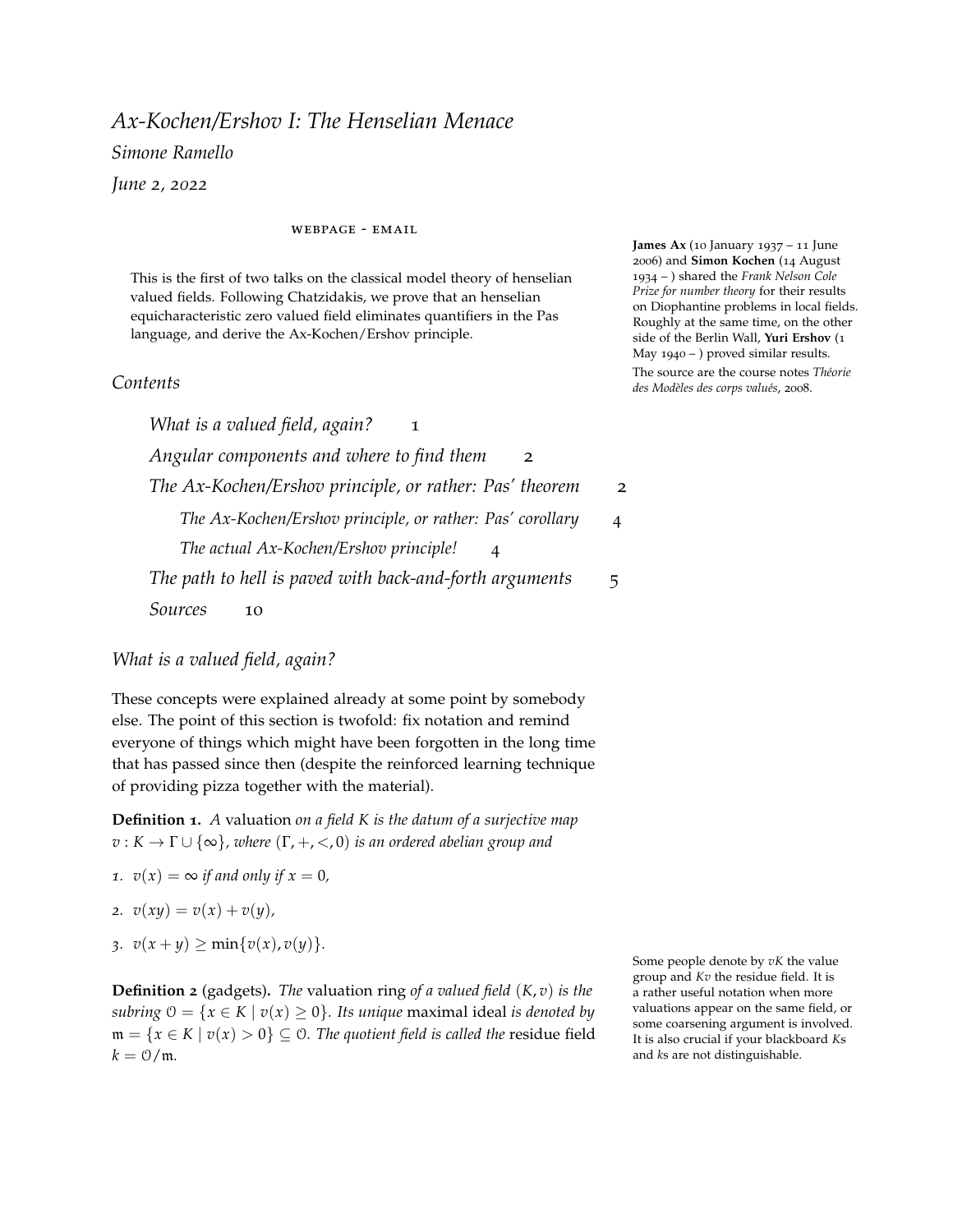such that  $\pi(b) = f_r(\alpha_0)$  and  $P^f(b) = 0$ . We extend  $f$  to  $f'$  defined on *A*(*a*) in the only way imaginable: by extending the map  $a \mapsto b$ .



Note that, if  $n = \deg P$ , then  $1, \pi(a), \ldots, \pi(a^{n-1})$  are  $k_A^-$ -linearly independent, and hence

$$
v(\sum_{i=0}^{n-1}c_i a^i) = \min_{i=0,...n-1}\{v(c_i)\}.
$$

Similarly,  $1, \pi(b), \ldots, \pi(b^{n-1})$  are  $k_B^-$ -linearly independent. In particular, the map  $f'$  is an isomorphism of valued fields between  $A(a)$  and  $B(b)$ . As the value groups of *A* and  $A(a)$  are the same, any element of  $A(a)$  can be written as  $ub$ , where  $v(u) = 0$  and  $b \in A$ . Hence  $f'$ commutes both with  $\pi$  and ac, in particular it is a  $\mathcal{L}_{\text{Pas}}$ -isomorphism.

*Step 4.b*:  $\alpha_0$  is not algebraic over  $k_A^-$ . Pick  $a \in C$  with  $\pi(a) = \alpha_0$  and  $b \in L$  with  $\pi(b) = f_r(\alpha_0)$ . Both *a* and *b* are transcendental over *A* and *B* and hence, for any  $c_0$ , . . .  $c_n \in A$ ,

$$
v(\sum_{i} c_i a^i) = \min_{i} v(c_i),
$$
  

$$
v'(\sum_{i} f(c_i) b^i) = \min_{i} v'(f(c_i)) = f_v(\min_{i} v(c_i)) = f_v(v(\sum_{i} c_i a^i)),
$$

so the map  $f' : A(a) \to B(b)$  is an isomorphism of valued fields, which is again a  $\mathcal{L}_{\text{Pas}}$ -isomorphism.

Upon repeating this procedure, we may assume that  $k_A^- = k_A = k_C$ , in other words that the residue field of *A* is precisely  $k_C$ . Once again, it is worth reminding

**Step 5**: extend *f* to a subfield *E* of *C* such that  $v(E^{\times}) = \Gamma_C$ .

As before, denote by  $\Gamma_A^-$  the value group of *A*. This procedure will strongly imitate the previous Step: the dichotomy algebraic *vs.*

that by  $f'$  is a  $\mathcal{L}_{\text{Pas}}$ -isomorphism" I really mean that  $(f', f_r, f_v)$  is a  $\mathcal{L}_{\text{Pas}}$ isomorphism.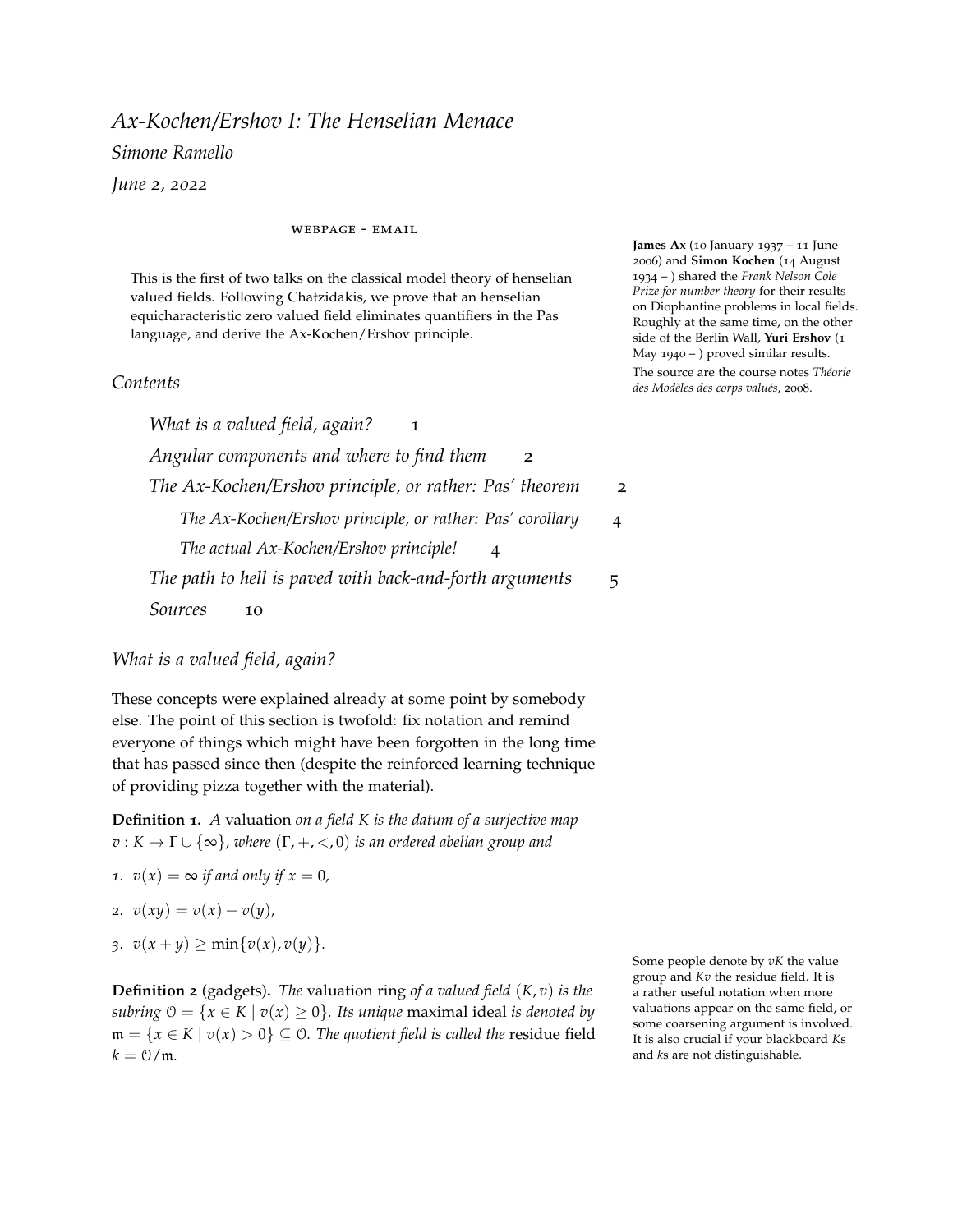transcendental will be substituted by the dichotomy torsion modulo

 $\Gamma_A$  *vs.* no torsion modulo  $\Gamma_A^-$ .

Suppose  $\alpha \in \Gamma_A \setminus \Gamma_A^-$ , with  $\alpha > 0$ .

*Step 5.a*: assume that for all natural numbers  $n > 0$  we have *n* $\alpha \notin \Gamma_A^-$ . Then, given  $a \in C$  with  $v(a) = \alpha$ , we necessarily have that *a* 

is transcendental over *A*: otherwise, if for example

$$
a^n + c_{n-1}a^{n-1} + \cdots + c_0 = 0
$$

for  $c_0$ , . . .  $c_{n-1} \in A$ , then

$$
n\alpha = v(a^n) = v(\sum_{i=0}^{n-1} -c_{n-1}a^i) = \min_{i=0,...n-1} v(c_i) \in \Gamma_A^-.
$$

Similarly, if we choose  $b \in L$  such that  $v'(b) = f_r(\alpha)$ , then *b* is transcendental over *B*. Without loss of generality, we may assume that  $ac(a) = 1$  and  $ac'(b) = 1$ , and then the extension  $f'$  of  $f$  to  $A(a)$ , mapping *a* to *b*, is a valued field isomorphism, and hence  $(f', f_r, f_v)$  is an  $\mathcal{L}_{\text{Pas}}$ -isomorphism.

*Step 5.b*: suppose there is *n* > 0 such that *n* $\alpha \in \Gamma_A^-$ . Take *N* such minimal. Then we can choose  $a \in C$  with  $v(a) = \alpha$  and  $a^N \in A$ , and similarly  $c \in L$  with  $c^N \in B$  and  $v'(c) = f_v(\alpha)$ . The element  $c$  is thus algebraic over *B*, and since  $f(k_C) \leq k_L$ , we can find  $d \in \mathcal{O}_B$  such that

$$
\pi(d) = f_r(\operatorname{ac}(a))\operatorname{ac}(c^{-1})
$$

and thus, modulo multiplying *c* by *d*, we can assume without loss of generality that  $ac(c) = f_r(ac(a))$ . Then

$$
f(a^N) = c^N(1+u)
$$

with  $v'(u) > 0$ . We may choose  $d \in L$  with  $\pi(d) = 1$  and  $d^N = 1 + u$ , so let *b* := *cd*. By construction,  $f' : A(a) \rightarrow B(b)$  sending *a* to *b* is an  $\mathcal{L}_{\text{Pas}}$ -isomorphism.

By iterating this procedure, we may assume that  $\Gamma_A^- = \Gamma_A = \Gamma_C$ .

Now, a moment of reflection: the Steps 3, 4, and 5 have not touched Γ*<sup>A</sup>* or *k<sup>A</sup>* in any way. All of the modifications happened on the **K**-level, on *A*, and thus we haven't ruined all of our previous work. Phew!

**Step 6**: the final rush. You might think to yourself: this is easy! As we did in Step 1 and 2, we take a new element  $\alpha \in C \setminus A$ , identify its type over *A*, translate it to the other side and realize it to obtain a potential image of *α*. There is a crucial subtlety here. We will, in a moment, realize that new elements can only be transcendental over *A*; however, *A* has more structure that *kA*: there is a valuation, which gives us a further layer, or *dimension*, to think about. While any polynomial  $P(t) \in A[t]$  will not vanish on  $\alpha$ , by virtue of  $\alpha$  being